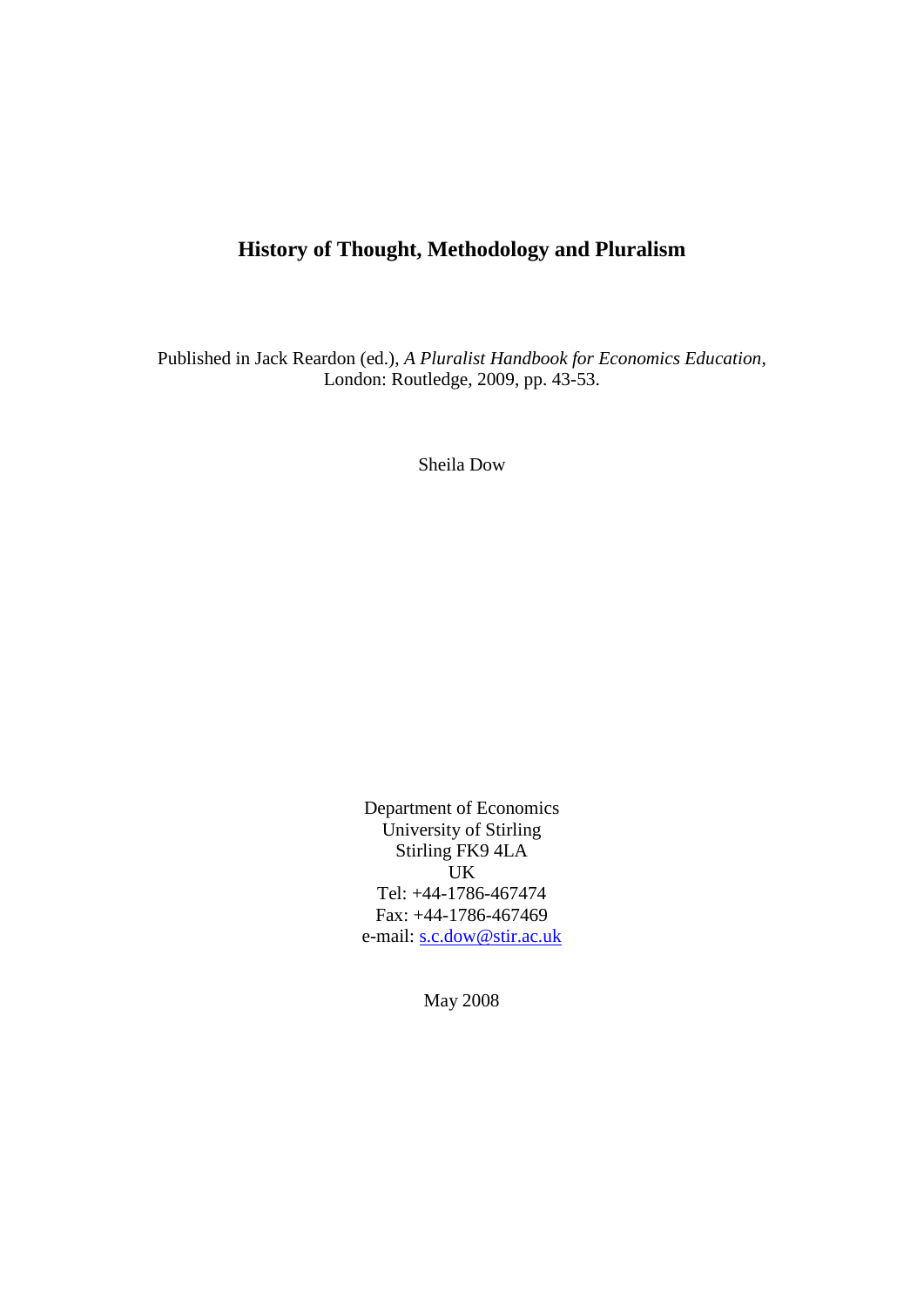#### **Introduction**

A pluralist approach to teaching economics needs to deal with the particular challenge posed by mainstream economics. There is an asymmetry between mainstream economics and most other approaches to economics in that mainstream economics presents itself as the sole arbiter of what does and what does not count as economics. Rather than being pluralist (advocating a range of approaches), it has traditionally been monist (advocating only one general approach). Thus, while other approaches, being pluralist, pay attention to mainstream economics and take the time and trouble to explain their approaches in relation to the mainstream, the mainstream recognises no such need.

What is often misunderstood about pluralism is that, while, on the one hand, pluralism means accepting that other approaches may be legitimate in their own terms, pluralism is perfectly consistent also with arguing against these terms. There is an important distinction between arguing that one's own alternative approaches is preferable to others in terms of one's own criteria, knowing that no one approach can lay claim to truth (pluralism), and arguing against alternatives because they are thought to be demonstrably wrong (monism). But given that monism in effect purports to define the discipline, there is an important difference between arguing, as a pluralist, that another approach is not (by one's own terms) good economics, and arguing, as a monist, that another approach (by one's own terms) is not even economics.

Since many students are exposed to mainstream economics and its exclusivist approach, the initial hurdle is for them to recognise that other approaches are also economics. The second hurdle, which follows, is to recognise that any argument in economics is contestable, and contestable on a range of grounds, such that students themselves may reasonably have differences of opinion – with their fellow-students,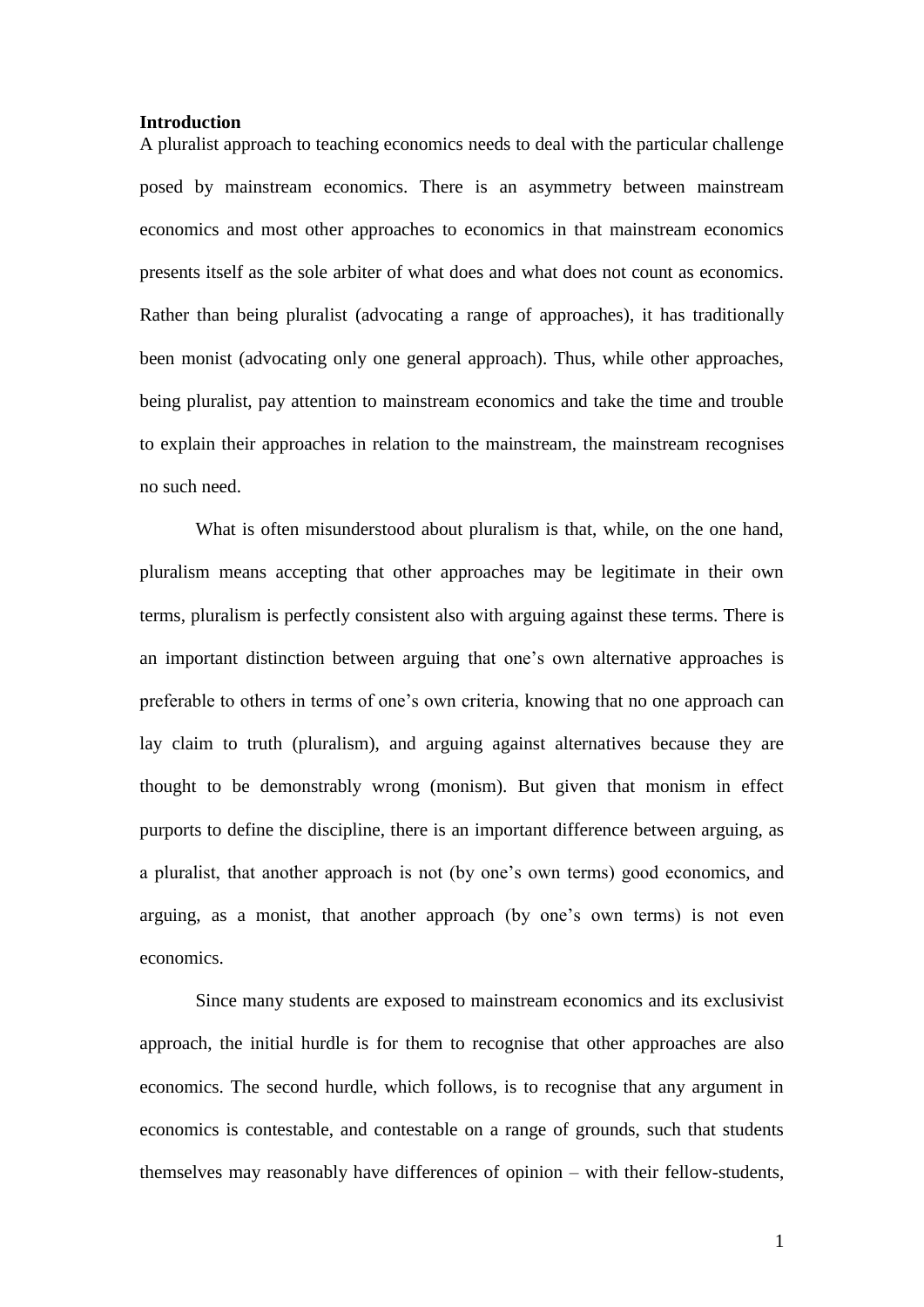with what they read and with what they are taught. Once these hurdles are overcome, the field is open for a much wider and richer discourse.

The purpose of this chapter is to explore how teaching the history of thought and methodology can help students overcome these hurdles, and then help them to formulate this richer discourse. It will be argued that history and methodology are usefully taught as specialist subjects specifically to address the hurdles posed by the mainstream mindset which many students inherit. However, these hurdles having been overcome, history of thought and methodology are most effective when integrated into the teaching of the content of economic theory. We begin with methodology, in order to clarify what is meant by pluralism.

## **The Methodology of Economics**

The term methodology itself needs some consideration. As with most of the terms we use, its meaning depends on the approach to knowledge we employ. Again the most important distinction is between the monist mainstream approach and pluralist approaches. The mainstream approach takes for granted that the method of economics is mathematical (see eg Allen, 2000), combining analyses arrived at by deductive logic from axioms of rational individual behaviour. The advantages of this method are that all arguments are put on an equal footing for easy comparison and checking of logic (they are 'commensurate'), and that the conclusions of the analysis can be tested empirically against the facts. This is the methodology of logical positivism (Caldwell 1982). Methodology then is only concerned with the particular mathematical techniques used in theory and in econometric testing: a purely technical subject.

But the experience of using this method continues to pose wider methodological questions, and indeed is doing so increasingly as applied economics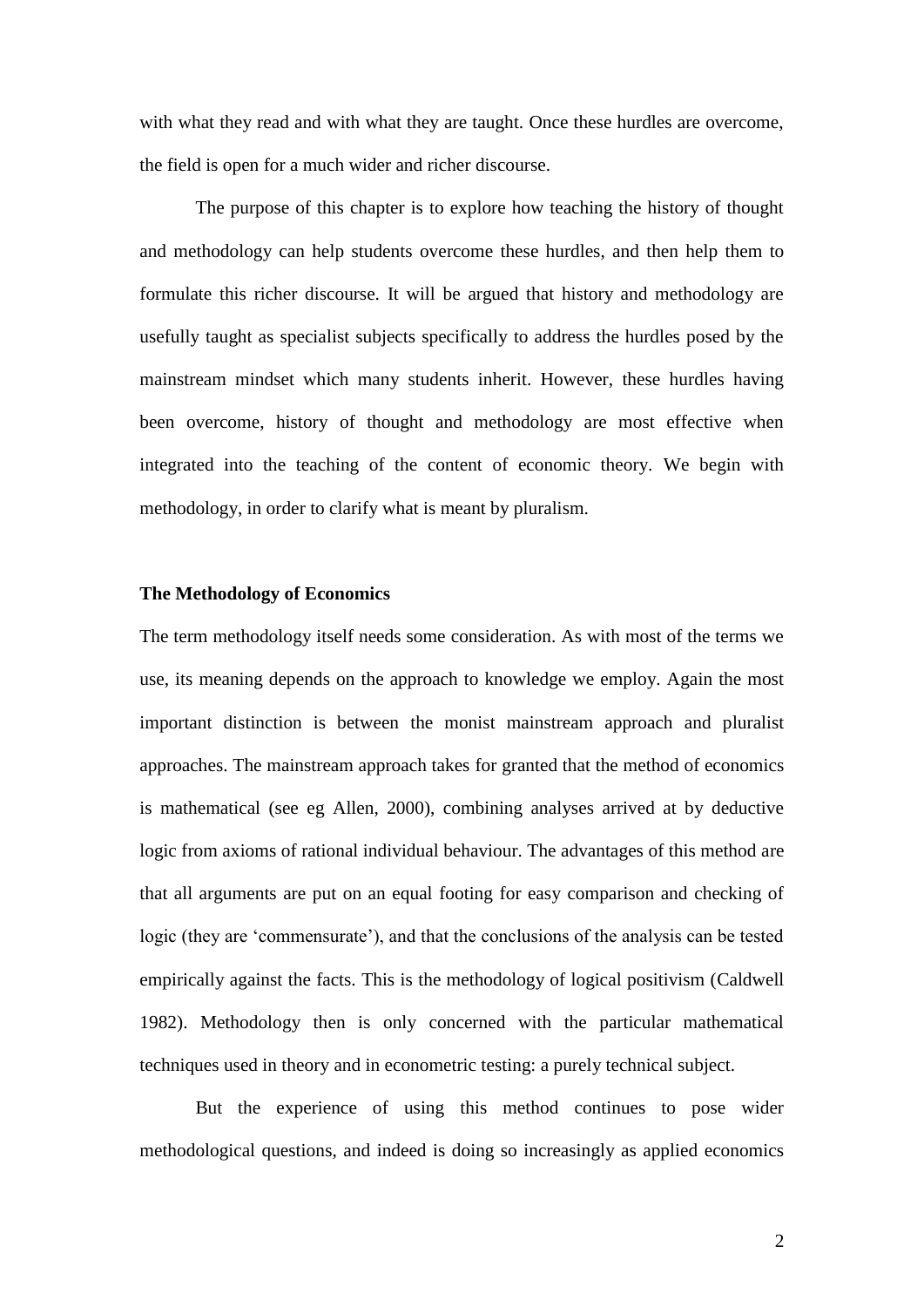gains in strength relative to pure, deductivist economics. An increasing number of mainstream analyses are empirical, drawing on much wider ranges of evidence than in the past (surveys, experiments etc), and increasingly these analyses do not make explicit reference to optimising models. Indeed some even challenge the content of the rationality axioms, as in experimental economics. The practice of mainstream economics seems to be departing in important ways from the principles of logical positivism, but without alternative methodological principles in place. What we are seeing, therefore, is what some identify as growing pluralism within mainstream economics (see for example Vromen 2007, Davis 2008), but without methodological discussion (Dow 2007).

Once we open up the question of how best to do economics, then we are in the field of methodology proper, extending beyond questions of technique to questions of philosophy of knowledge ('epistemology'): given the subject matter of the economy, what are the best ways of building knowledge about it? The role of mathematical formalism is opened up for scrutiny, but so are many other aspects of knowledge often taken for granted. For example, the very notion of 'facts' is open to question. There is scope for understanding the nature of the economy differently, and analysing it in terms of different theories. What seems like a fact to one group of analysts may be questionable to others. For example, to a new classical economist all unemployment is by definition voluntary (since all agents are rational), while to a Keynesian economist unemployment is generally involuntary. If mathematical argument is open to question (as the sole vehicle for argument) and if we do not have an uncontested set of facts independent of theory, then there are serious methodological questions to consider, as to how we do economics.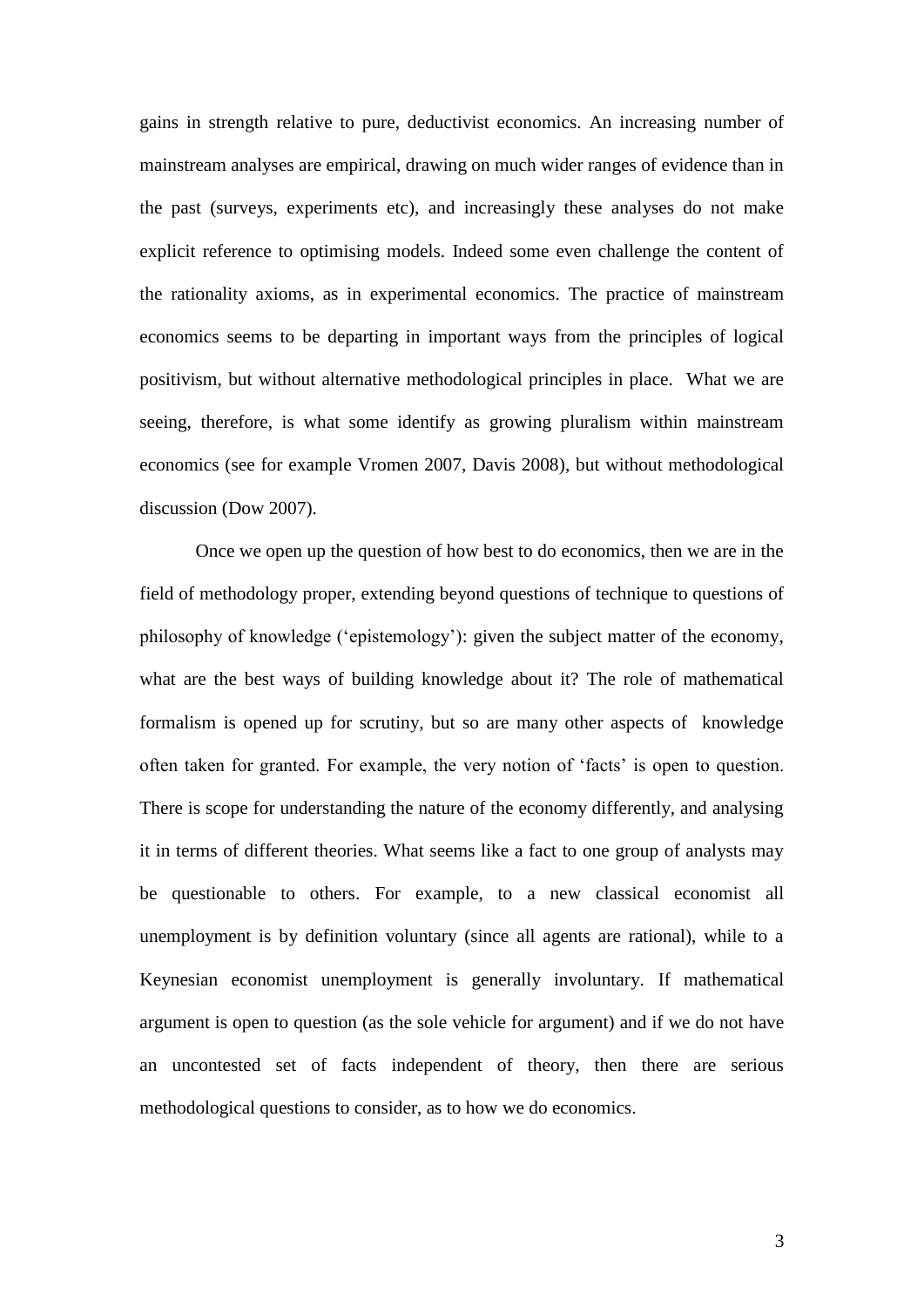The more we explore methodological questions, once these are opened up in this way, the more important becomes the scope for variety, or plurality. Plurality may indeed be inevitable. If there is no one shared understanding of the nature of reality ('ontology'), far less of how best to build knowledge about it, then inevitably there is going to be variety of opinion. Pluralism goes further in arguing that this variety is welcome, and to be supported. In order to explore why that may be the case, we need to be clear as to what we are talking about.

Pluralism applies at a range of levels, which are sometimes confused in the literature (as explained by Mearman 2008). These levels are: understanding of reality (ontology), theory of knowledge (epistemology), approach to the practice of economics (methodology), and theory. At the level of ontology, the distinction is drawn between understanding the economy as an open system or as a closed system. If it is closed, then behaviour is law-like and it is in principle possible to identify these laws. This is the presumption of the traditional mainstream approach, which seeks confirmation for theory in empirical evidence of event regularities. Deviations from lawlike behaviour are understood as reactions to 'shocks'; as events known to be random (and this is a strong knowledge presumption), these shocks are part of the closed system.

It does not take much to see the economy instead as an open system. For many economists, the economy is understood to evolve, to be subject to forces which evolve (there is no extrinsic closure), and human interactions at the institutional and individual level evolve (there is no intrinsic closure) (Lawson 1997). But it only takes one of the conditions for closure not to be met in order for the system to be open (Chick and Dow 2005).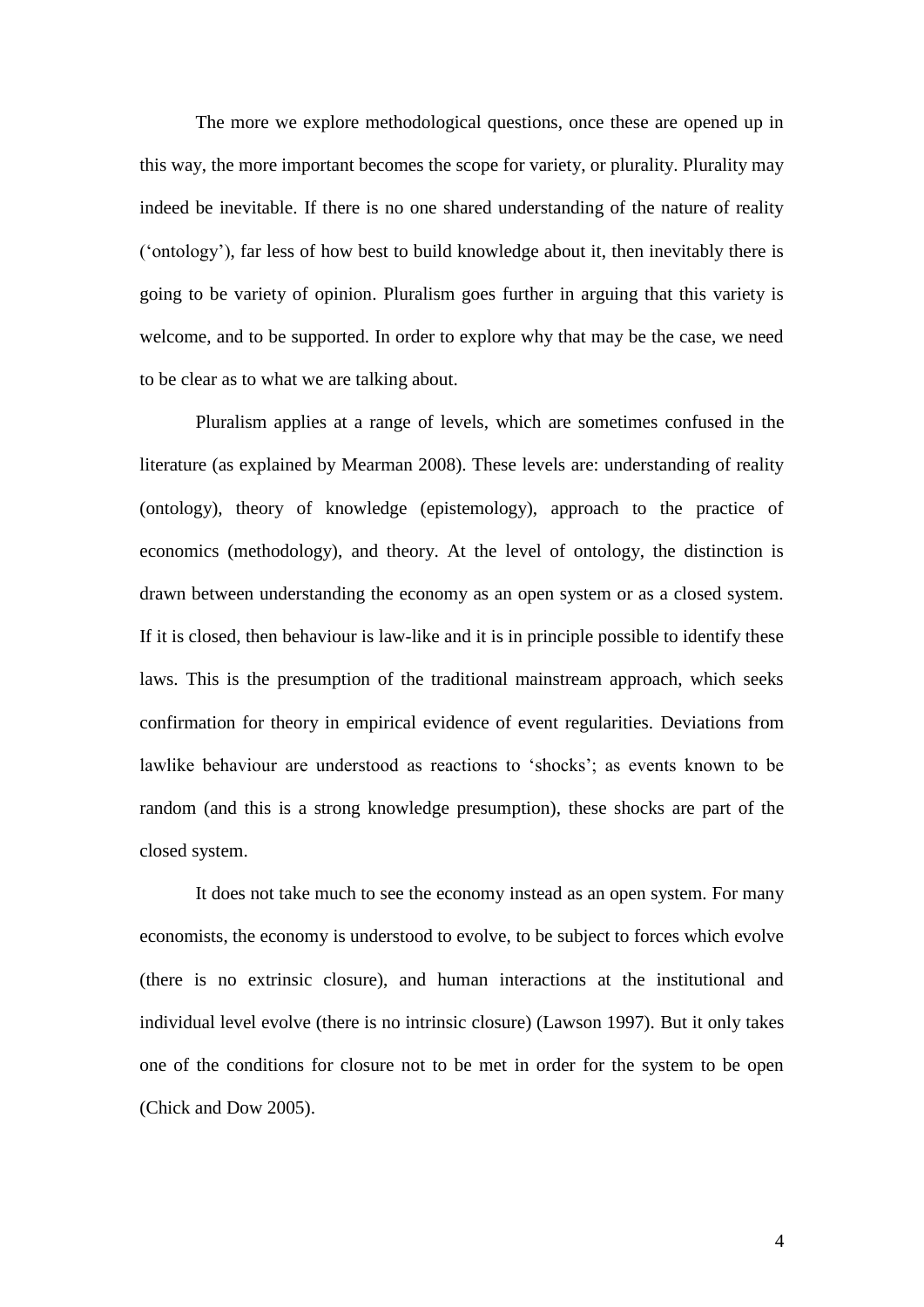If the economy is an open system (or even if it is a closed system, but our human limitations prevent us from seeing that), then there are consequences for how we build knowledge about it. An open system evolves, and evolves in a variety of ways in a variety of contexts (otherwise it would be possible to establish laws of evolution and we would be back to a closed system). We would expect a variety of understandings of the nature of reality, and therefore a variety of approaches to building knowledge about it, ie methodologies. Even if we all start with a general open-system understanding of reality, we very quickly develop different approaches to building knowledge about it. The general theory of knowledge therefore supports pluralism at the level of methodology. Once we move away from closed systems, we no longer have any demonstrably superior methodology.

Thomas Kuhn's (1970a, 1970b) concept of paradigm is useful here. Kuhn's study of the history of astronomy demonstrated that knowledge develops within communities which have shared understandings of reality, a shared approach to knowledge, and thus shared meanings of terms, shared techniques and shared theories. Knowledge progresses, but only by the criteria of a particular paradigm. Purveyors of the paradigm argue for the relative merits of their approach to knowledge, and communicate it by teaching from textbooks full of exemplars; in this way, through persuasion, paradigms grow in strength. There may be debate with other paradigms, and indeed knowledge may progress as a result of this interchange (again by the criteria of a particular paradigm). But there is no basis for an authority to adjudicate between paradigms, in order to establish the one best paradigm.

Knowledge builds up within the dominant paradigm, fending off challenges to their understanding of reality and in the form of contrary evidence, until this becomes untenable. A revolutionary episode then instates an alternative paradigm, with its own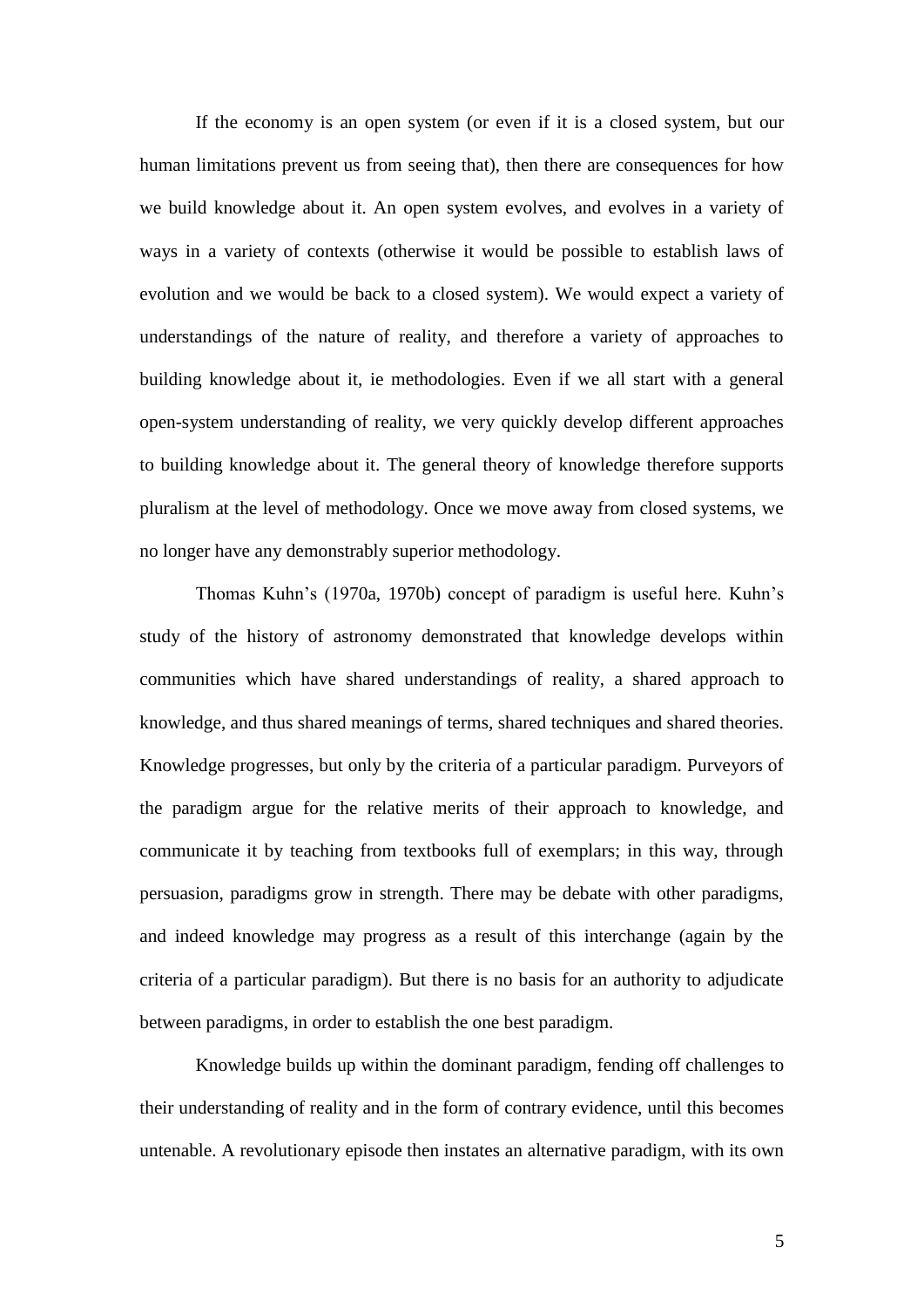understanding of reality, meaning of terms, set of techniques and theories. But there is no independent set of criteria by which to compare the two paradigms (because the subject matter is open and so cannot generate one best way of establishing truth). The paradigms are not directly comparable: there may be scope for some communication (they are not completely incommensurate), but nor are they commensurate. We come back to this question of commensurability below; see further Rossini, Sandri and Scazzieri (eds) (1999) with respect to Kuhn.

It is better therefore to allow for a range of paradigms so that there is a range of alternatives available. As in biology, a species is more likely to survive if there is a range of strains. Then when the environment changes, the current strain will decline and another more suited to the new environment will emerge. But also, given that there is variety of opinion, a range of paradigms allows knowledge to develop in parallel according to different approaches. This range of paradigms is however bound to be limited. Knowledge progresses within communities. So if meanings differ between paradigms, than individualistic paradigms inevitably fail through a failure of communication. Pluralism is sometimes misunderstood as 'anything goes' – this would be a 'pure' form of pluralism. But if indeed any economist could claim anything as fact and any theory as good, that would be the end of knowledge. Rather, in order to be workable, pluralism needs to be structured around a limited number of approaches (Dow 2004a). This is not a matter of signing up to manifestos, just a matter of the practicalities of functioning within the society of economics. As well as choosing how to do economics ourselves, we have to consider which conferences to attend, which journals to subscribe to etc, according to whose approach is closest to one's own and therefore where communication is likely to be most productive. As with all these things, categories (as in paradigms) are a helpful shorthand, but the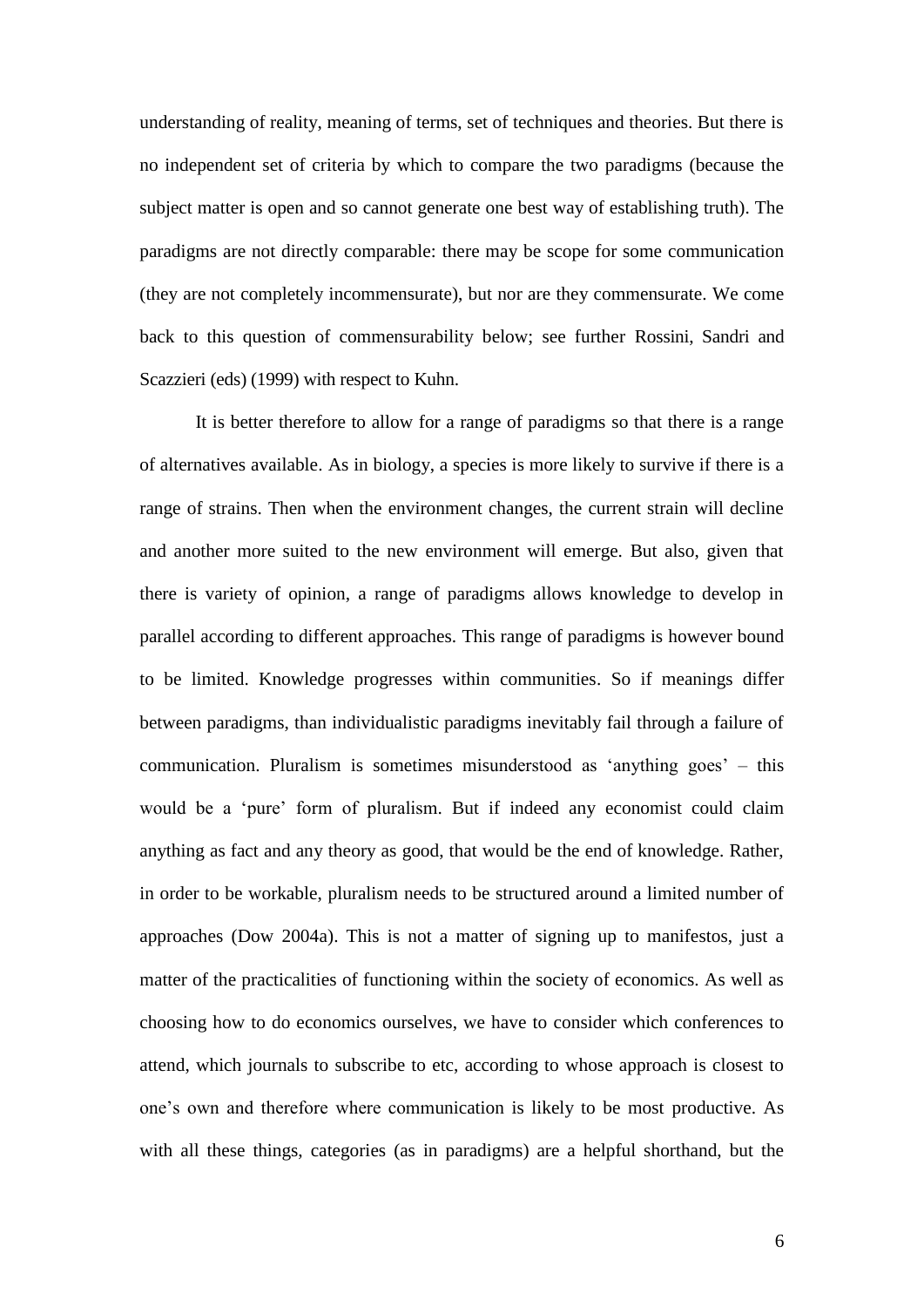reality rarely involves strict boundaries. Indeed many great economists are great because they creatively intermingle ideas from more than one paradigm.

This is how pluralism is most commonly understood: at the epistemological and methodological levels. It refers to an acceptance that an open-system subject matter can be understood in a variety of ways, and therefore it is beneficial to have a range of approaches to building knowledge about it. It is a matter of tolerance which goes beyond the level of common academic courtesy and ethics, compelling though such considerations are (McCloskey 1994, Screpanti 1997). It follows from the nature of the subject matter that there can be no universal best way of establishing knowledge, so that it is better to allow a range of approaches to flourish in order to have more reliable knowledge overall. However, it does not mean that individual economists should follow more than one approach to knowledge. That way madness lies – it is incoherent simultaneously to sustain competing understandings of reality and meanings of terms. Any synthesising of different approaches to knowledge, if it is coherent, must be a new approach to knowledge.

But pluralism is often discussed also at other levels, notably the levels of method and of theory. How this is discussed depends crucially on whether pluralism is supported also at the level of approach to knowledge, or not. If pluralism is denied at the methodological level, then there is a presumption that there is one best way of approaching knowledge. This best way might consist of a range of methods and it might yield a range of theories, as in the case of mainstream economics. But a monist position at the methodological level presumes that the subject matter is such as to yield laws to account for human behaviour, which implies that the mathematical method is sufficient, and in principle one theory should emerge to represent these laws. This thinking is implicit in mainstream discussion which implies that there is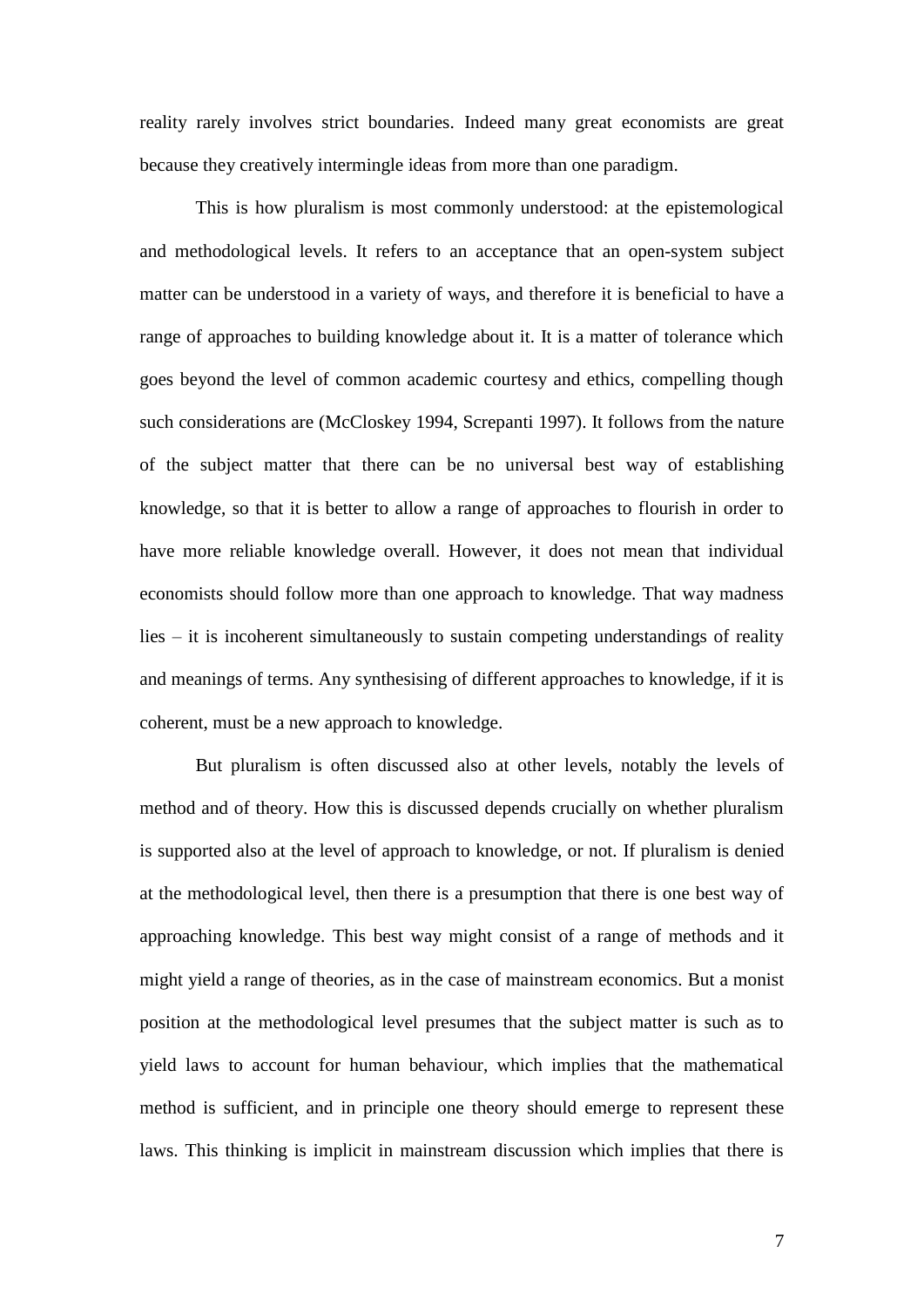one best model to represent reality. For example, model uncertainty in the context of monetary policy is taken to mean that there is uncertainty in identifying this one best model (Dow 2004b). The growing plurality which many commentators have identified in the methods and theories of mainstream economics is therefore not coherent with the underlying monist methodological approach. It doesn't make sense. Indeed some who are pursuing different methods and theories have the explicit goal of bringing them within the traditional deductivist framework (see for example Kahneman 2003, and Hong and Stein, 2007, with respect to experimental economics).

If a pluralist approach is taken to methodology, because of the nature of the subject matter, then pluralism in terms of methods and theories within one particular approach among the range which structured pluralism throws up does make sense. If a range of approaches is regarded as supported by the complexity of the subject matter, then it would not be surprising to find that these approaches would tend not to rely on one particular method.

Keynes (1921) provides guidance on this. When we aim to establish reasoned grounds for belief under uncertainty, we construct arguments on the basis of a range of types of reasoned argument, evidence, conventional judgment and intuition. We attach greater weight to an argument if it is supported by more relevant evidence. Thus if an argument is supported by a range of methods of argument (conceptual, mathematical, historical etc) and by a range of types of evidence (data series, survey evidence, experimental evidence, discussions with experts, etc) we attach high weight to it. Inevitably using a range of methods, but more generally with an open-systems approach to knowledge, there will be different theories as partial contributions to knowledge. If there is no expectation of establishing knowledge about the economy in the form of one complete best model, then knowledge is built up by a range of partial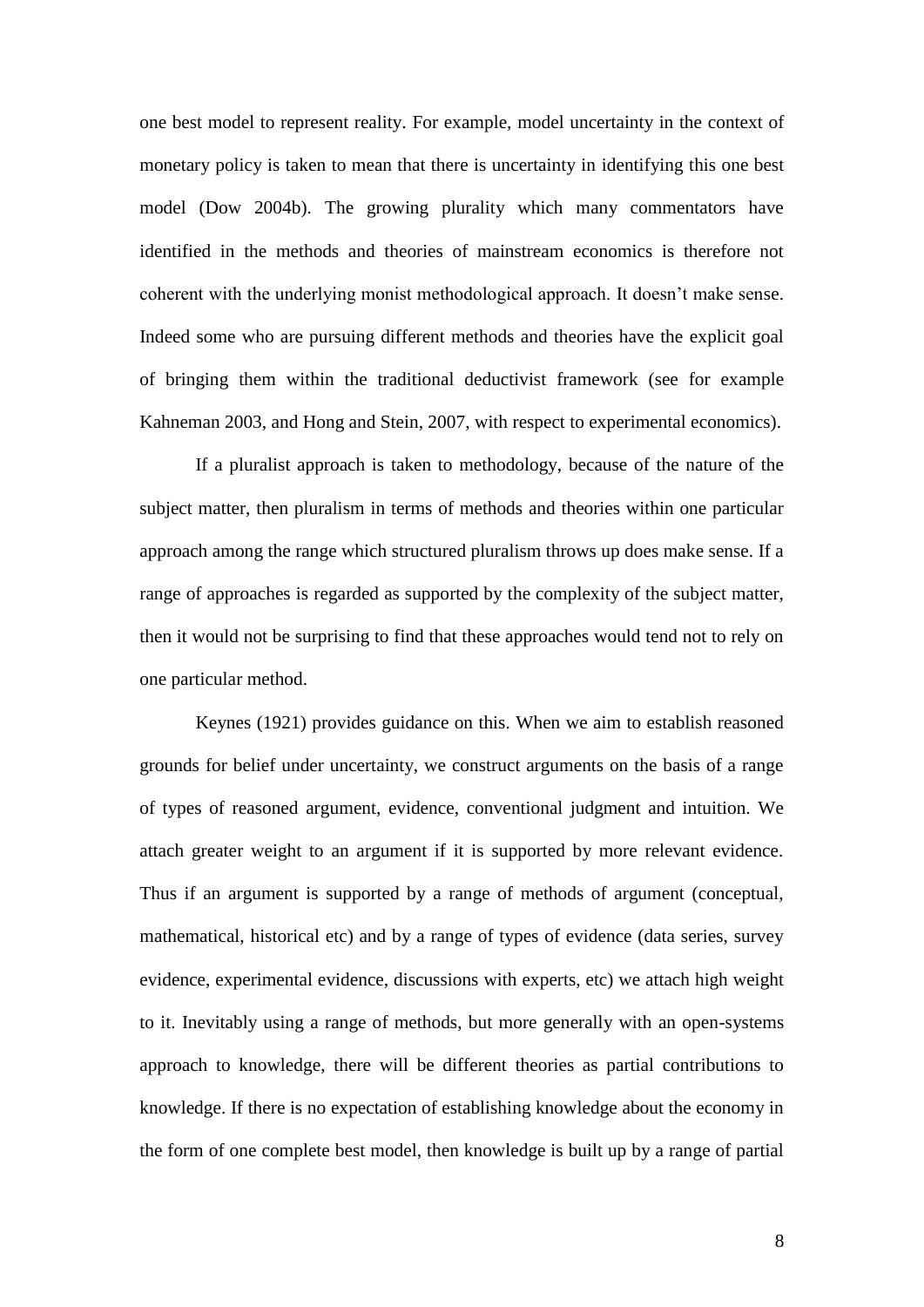models and theories, which aim to explain some aspect of reality. Further these models and theories are treated as provisional, recognising that evolution of the economy over time, and differences between economies over space, may require adaptations.

There remains an issue as to how to compare and discuss different theories arrived at using different methods. How far are they incommensurable? If the advantage of the mathematical method is that it makes all theories commensurate, then how do we handle the consequences of a plurality of methods and theories? Clearly there is some incommensurability, but is it absolute or a matter of degree? This question has particular significance when considering theoretical differences between mainstream and non-mainstream economics. Is communication possible across methodological divides? Communication is made difficult by such basic factors as difference in meaning attached to terms, as well as the monist mainstream logic excluding anything which does not fit their methodological approach as not being economics. Clearly communication difficulties are of a different order from those between different pluralist approaches.

I would suggest that some communication is possible. The subject matter is the same, and there are overlaps of meaning. Further, the unofficial discourse of mainstream economists differs from the monist official discourse (McCloskey 1983). Indeed much of the plurality of modern mainstream economics, however incoherent it is with the methodological approach, represents attempts to develop theory which more closely reflects reality. Further, as Marshall and Keynes argued, vagueness of language has the particular benefit of allowing communication where there are differences of meaning and understanding (Coates 1996, Davis 1999). Open systems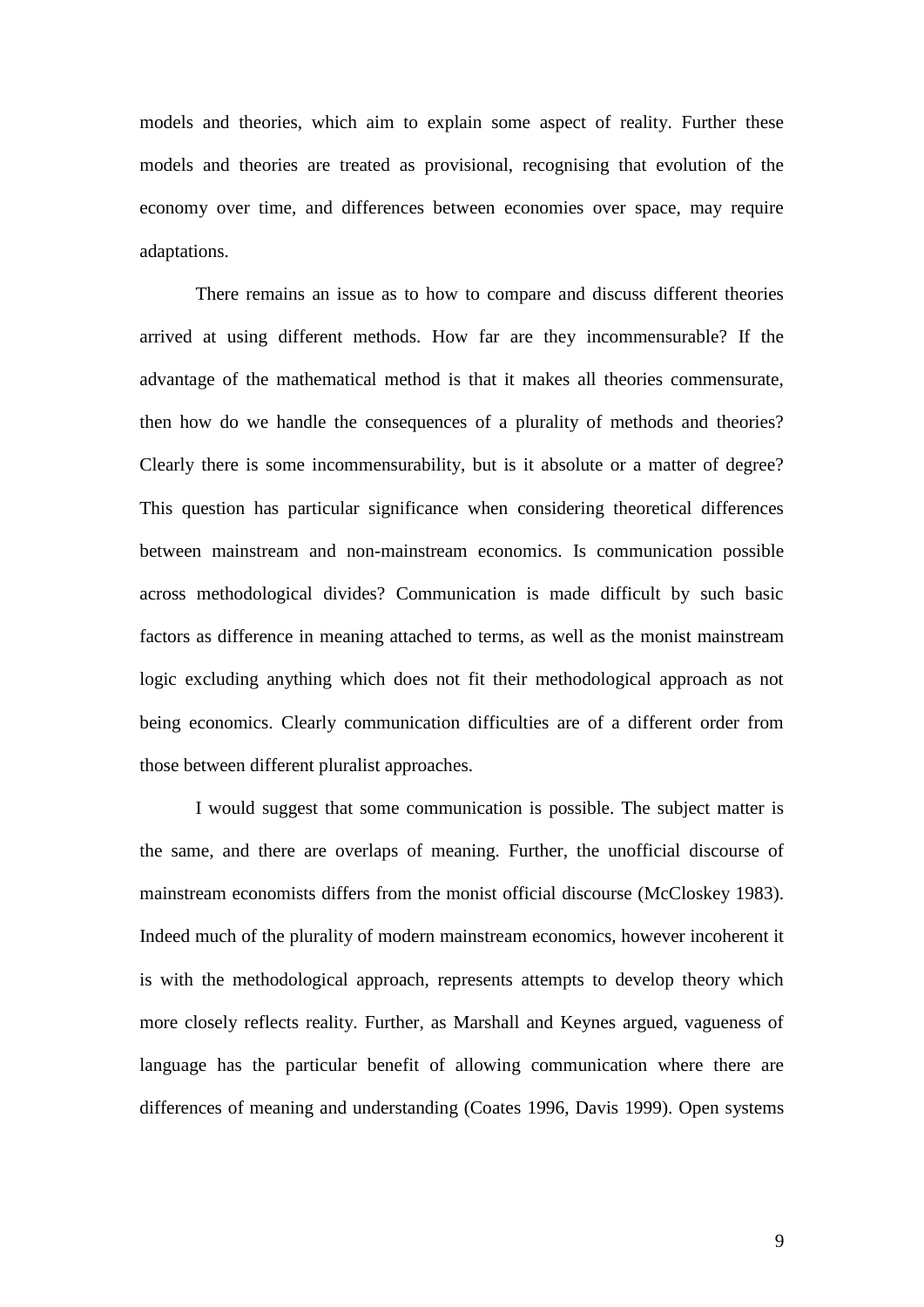thinking means an absence of watertight boundaries and therefore the scope for some communication, ie less-than-absolute incommensurability.

#### **History of Economic Thought**

Studying the history of economic thought is an ideal way to understand these issues relating to pluralism. The first issue to address is methodological pluralism. If there is one best approach to economics, then the history of thought can be understood as a process whereby that approach is gradually perfected and knowledge about lawlike behaviour approaches closer and closer to the truth. From that perspective, there is only antiquarian interest in studying the history of thought. Everything of value is already embedded in modern economics. This view has been expressed eg by Paul Samuelson. As Klaes (2003: 497) observes: 'More than four decades ago , Paul Samuelson … noted with contempt that it was those economists who were not sufficiently competent to follow the mathematical revolution of postwar economics who were seeking shelter in the history of economic thought'.

However, if economic systems have evolved over time, there are differences between economic systems in different parts of the world, and different methods have been employed to develop different types of theories over history, then there is a rich plurality to study in the history of thought which can yield ideas for the present. The history of thought opens our eyes to the existence and content of a range of possibilities. And indeed, since monism is a relatively recent phenomenon in economics (dating arguably from the middle of the twentieth century; see Morgan and Rutherford, eds, 1998), the prior history of thought provides ample examples of plurality, and a changing plurality, over the years without any necessity to consider the orthodox-heterodox divide which orthodox monism has created. Indeed, referring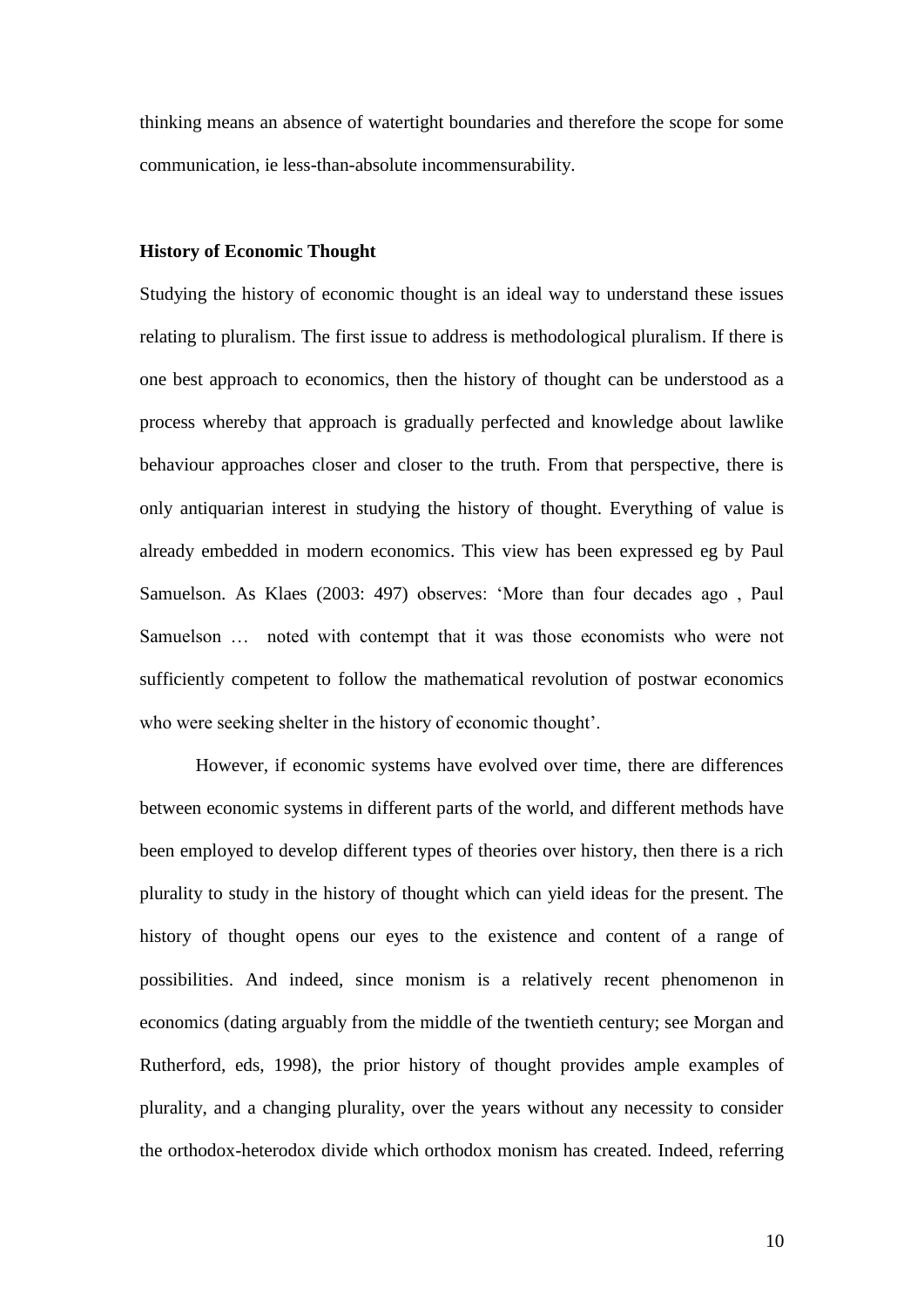to the argument for pluralism as a matter of academic courtesy, studying the history of thought itself discourages any presumption that modern economics is inevitably to be thought of as superior; it has the effect of increasing respect for the past and a greater modesty about the present.

As far as teaching is concerned, the key first step is to get students over the hurdle of presuming that thought necessarily progresses in some sense, and indeed that textbook accounts are as close to the truth as economists so far have been able to reach. Certainly most mainstream teaching involves some attention to differences between theories, but the tenor of such discussion tends to be along the lines of right and wrong, truth and falsity. The rhetoric literature draws our attention to how this is achieved (see eg Klamer 1995). Mainstream monism has had the unfortunate sideeffect of classifying difference from heterodoxy (if it is recognised at all) as ideological difference (by implication something separate from economics). The history of thought provides a less dualistic way of understanding theoretical, and methodological, difference.

In my experience, the most effective way of helping students get over the hurdle of initially approaching history of thought from the modern mainstream perspective (if that is all they know) is to set a particular exercise. They are invited to choose any economic text which has attracted their attention (something they agree with particularly, or disagree with, or find particularly elegant, or topical, or whatever) and explain to the group why they chose it. The very act of inviting students to express an opinion about a text is an eye-opener to many of them. I usually do this about a week into lectures, by which time we have already started discussing a historical text; some students find something which attracts their attention in this text, and therefore get off to a good start in studying history of thought. For others who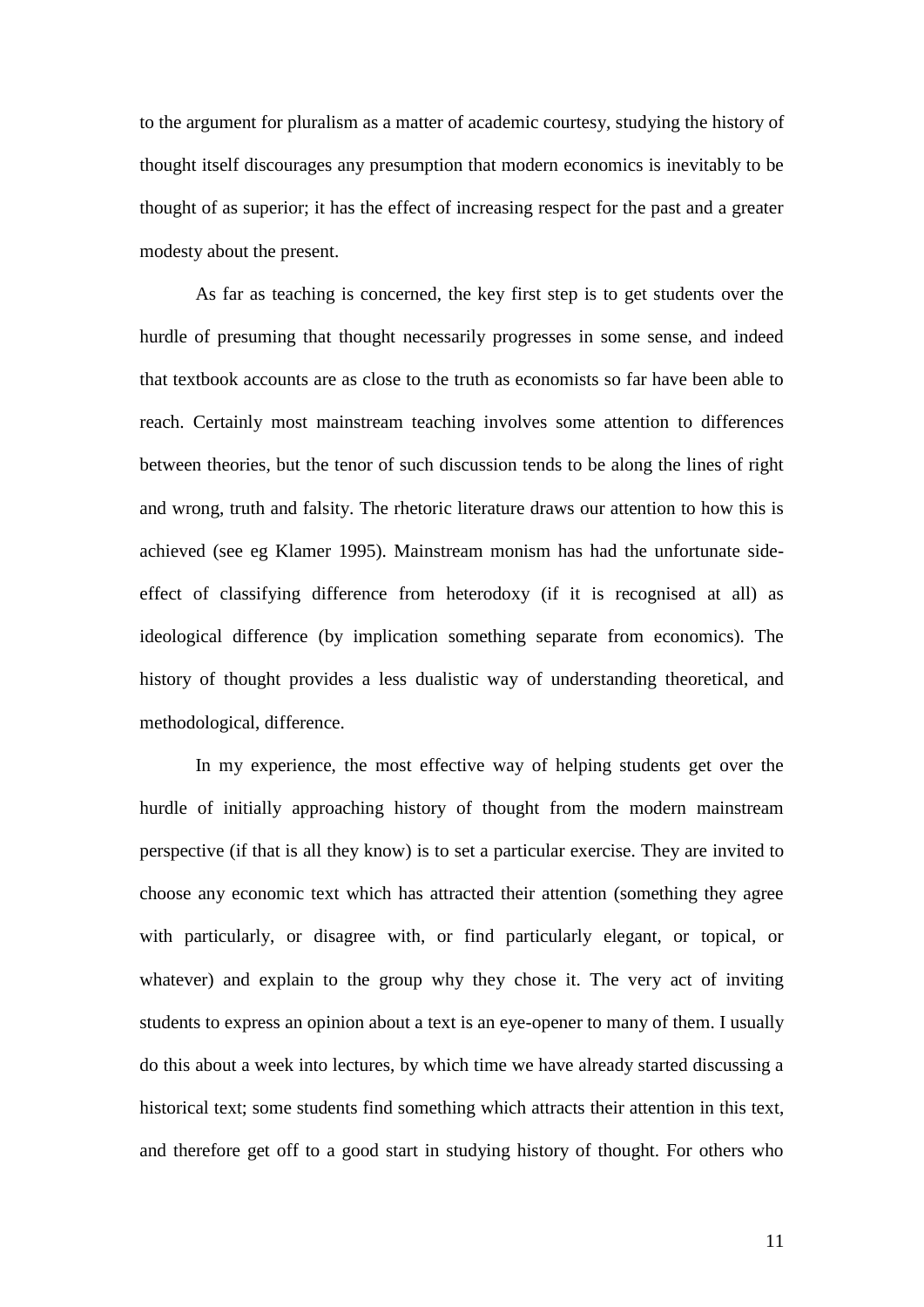choose contemporary texts, the very act of expressing an opinion about them other than in the same terms as the author (progress with respect to other ideas) equally gets them over the notion that they have to take what is written at face value, and that there is scope for differing opinions about texts; here discussion among the group plays a vital role. My experience has been that, until this exercise, students generally don't know what to make of the history of thought. But from then on they engage in it with increasing enthusiasm, reporting how it helps them understand the literatures in their other courses much better.

There has of course been much debate as to how history of thought should be approached (see Weintraub's introduction to a special 2002 issue of *History of Political Economy* he edited, which was devoted to this debate). Again the approach to knowledge is significant. The view that knowledge inevitably progresses encourages history of thought as an account of that progress. But increasing challenges to this view have encouraged different approaches to the history of thought. One alternative has been to study history in order to identify 'wrong turnings', providing historical authority for alternative approaches to modern economics. It has been common to criticise heterodox economists for using history of thought in this way. In particular it has been argued that studying history of thought from the perspective of a modern agenda (of either progress or wrong turnings) distorts interpretation.

Indeed perhaps the dominant approach now is to follow the approach of the historian Quentin Skinner (1969, 1988), which is to attempt to understand as well as possible the context in which texts were written, and the intentions of the author. This approach explicitly engages with the argument that meaning is not independent of context and intention, so that a particular effort is required of the historian to escape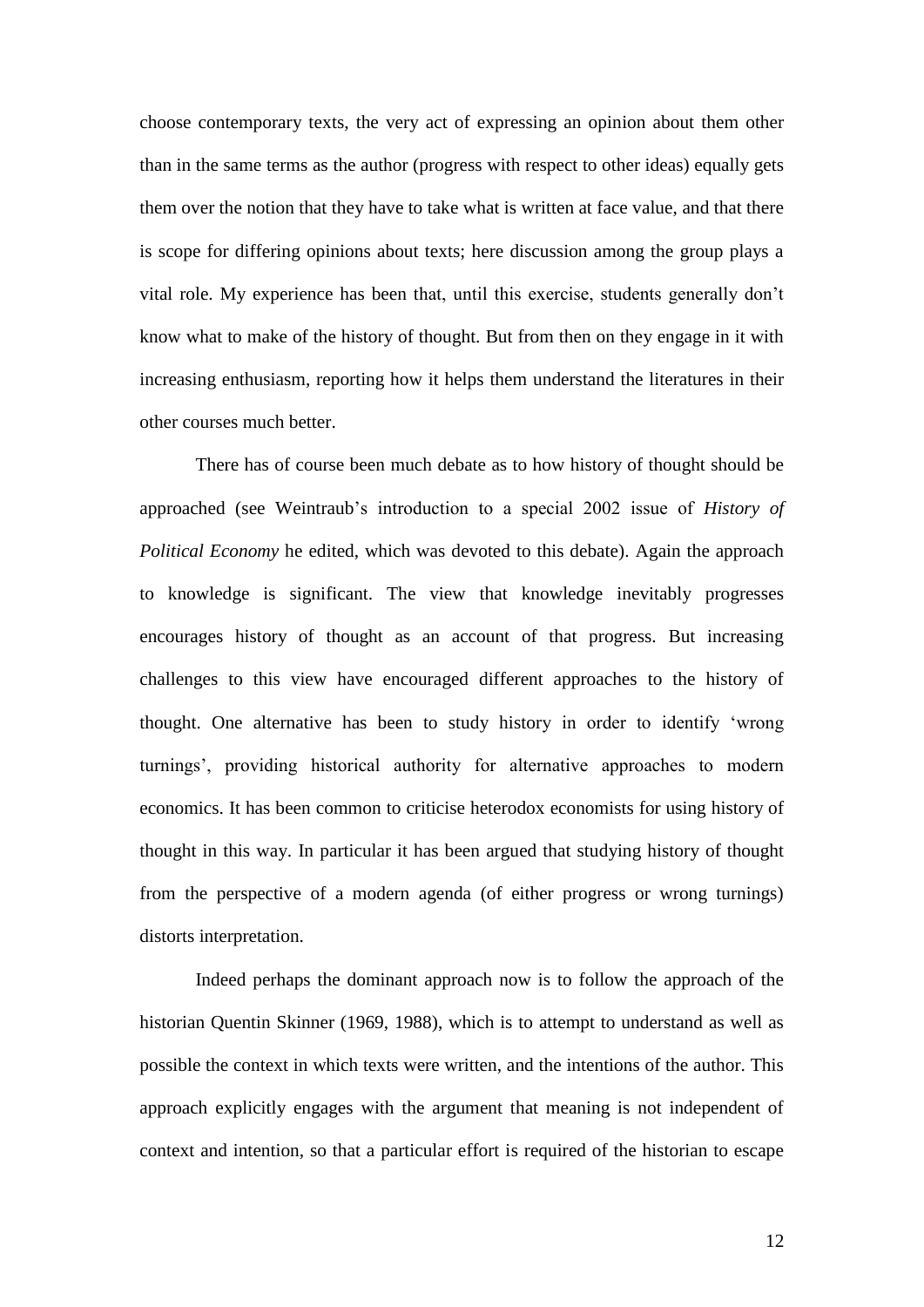from modern preconceptions. In effect what is required is an effort to understand the paradigm of the author. This approach to history of thought therefore itself aids an understanding of paradigmatic difference away from the heat of debate in modern economics. It also illustrates issues of incommensurability, while requiring some degree of commensurability.

For some methodologists there has been a movement so far away from the rule-setting stance of traditional methodology that all that is deemed possible is description (of ideas and context). This movement, which applies much more broadly than economics, is sometimes called science studies. It too, of course, cannot escape the fact that the narrators of history must themselves have some paradigmatic stance. This is inevitable; the best that can be done about this is to make as clear to the reader as possible what that stance is (Davis and Klaes 2003). The outcome is a range of narratives with no overriding narrative.

But even Weintraub (1999) in presenting such an approach cannot avoid some overriding narrative. And in fact much can be gleaned by approaching history of thought with a view to illuminating particular methodological issues. Here we are concerned with issues surrounding pluralism, and history of thought can aid our understanding of pluralism. In particular, we can identify the origins of pluralism along with the origins of modern economics, in the Scottish Enlightenment, and in particular in the work of David Hume and in Adam Smith's (1795) philosophy of science. They understood the nature of the social world as being too complex to allow human understanding of the underlying causal mechanisms (this was Hume's problem of induction).

In particular, reason is not an adequate basis for knowledge in itself; knowledge must start with sentiment, belief and experience before reason can draw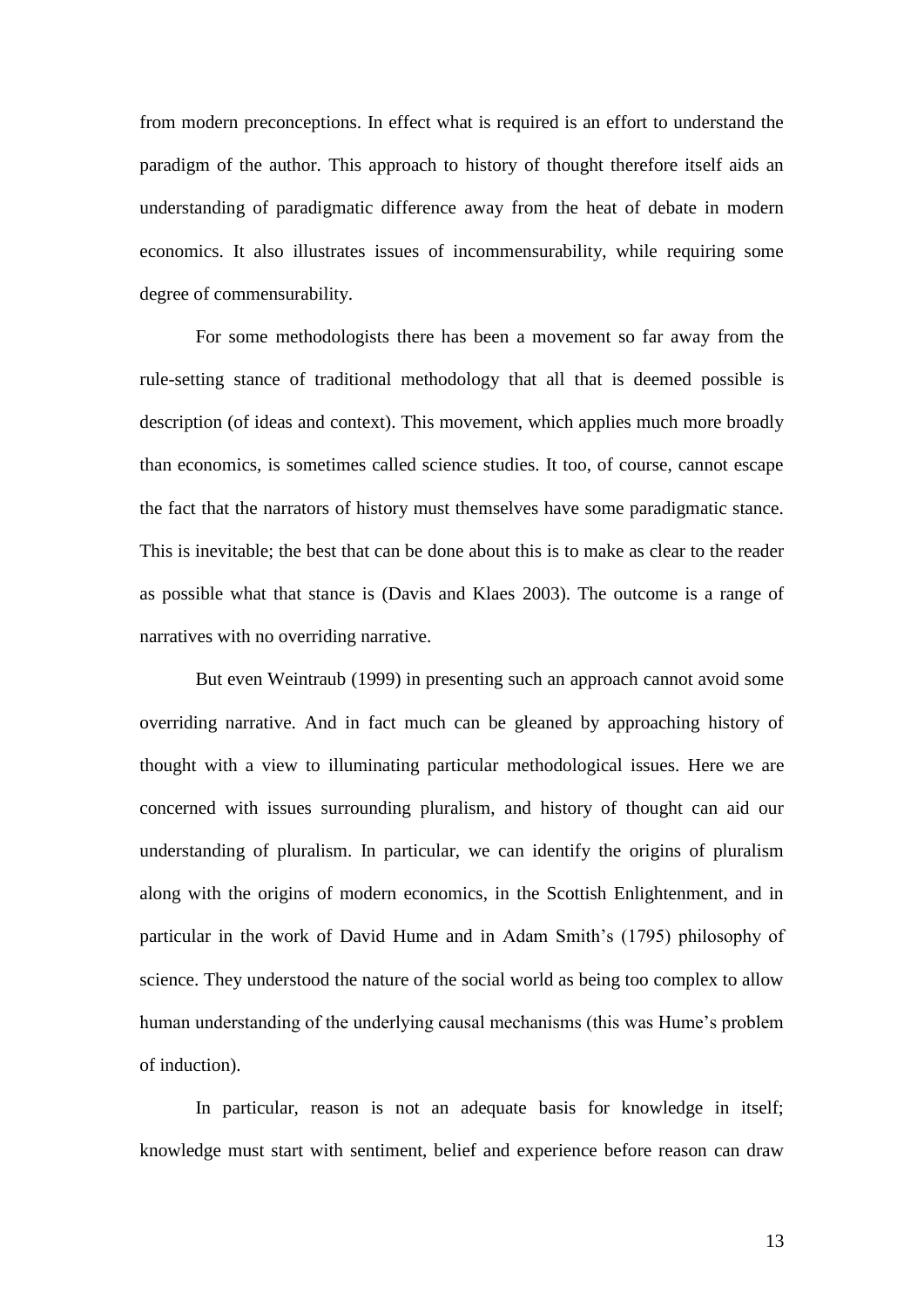out provisional principles which might be acceptable explanations. Knowledge ultimately is founded on (social) psychology: it requires motivation to build knowledge in the first place (to set the mind at rest), it requires aesthetic appeal, and needs to connect in some way to existing knowledge in order to persuade others to accept it. Since knowledge is social (involving persuasion), there is no question of an individualistic pure pluralism rather than structured pluralism. The aim is to develop principles which accord with (past and new) experience; but since that experience changes and differs across contexts, the principles and theories can only be provisional. They represent an attempt to explain real causal mechanisms, while recognising that no one set of principles can lay claim to truth. This is a pluralist approach to knowledge. Further it follows that different methods are employed, and that a range of theories may emerge, so it is also an approach which involves pluralism at the level of method and theory.

Indeed it is hard to study history of economic thought without also considering methodology. If we are to understand the context and intentions of the author, we also need to understand the methodological approach, both of the author and of alternative approaches which the author addresses.

## **Integrating History of Thought and Methodology into Other Teaching**

Indeed if we are to understand modern economics we also need to understand how it evolved, both as a matter of historical underpinnings, but also as a matter of methodological approach. Ideally, then, history of thought and methodology would be a natural and integral part of all economics teaching. This too was a characteristic of the Scottish tradition (which was evident in teaching in the Scottish universities until a few decades ago, and continued to be evident in other systems much later). If there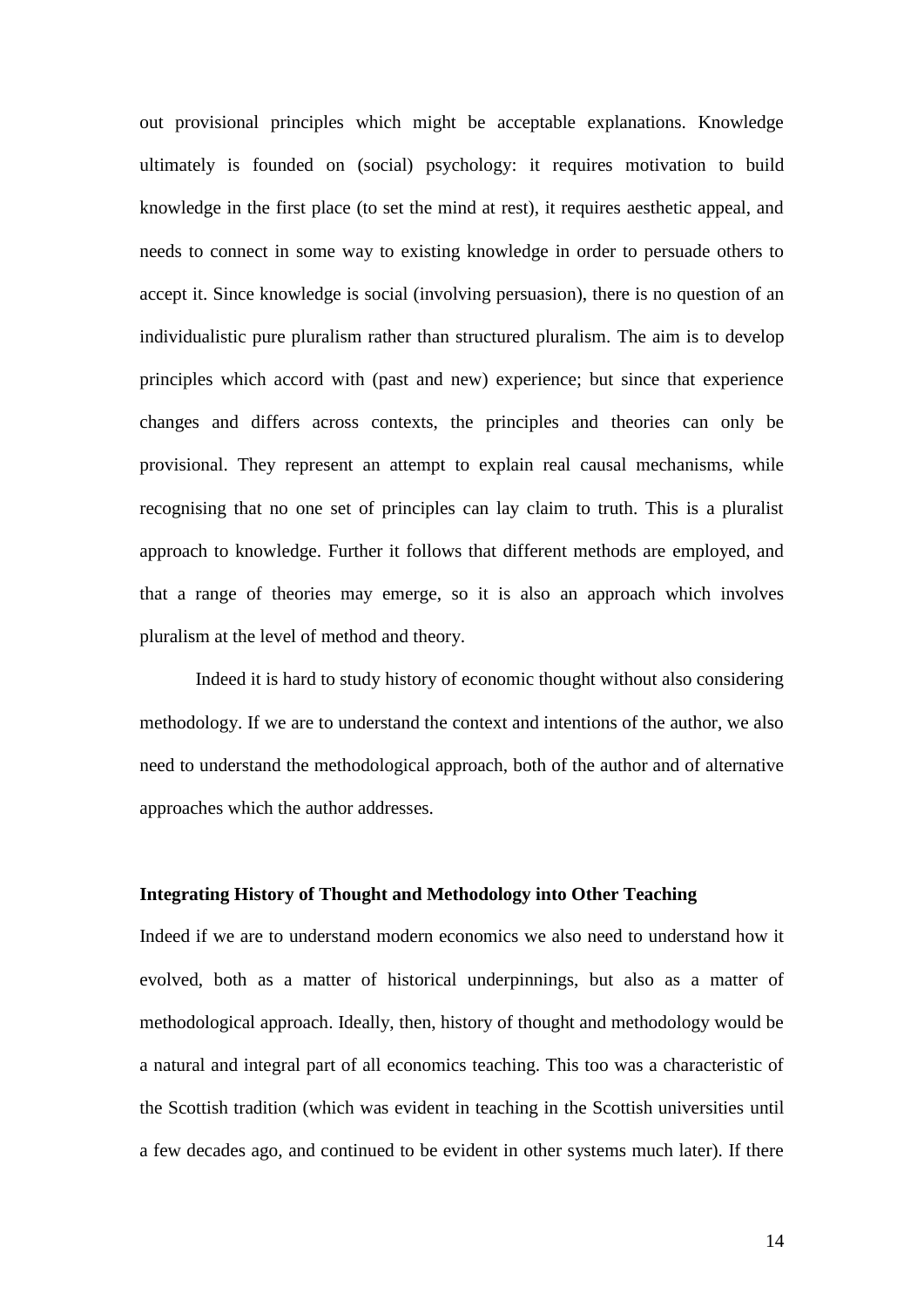is no one best account of (economic) knowledge, then it is important to provide a flavour of a range of accounts, and be able to discuss them, which in turn requires awareness of methodological difference with all that entails (difference of meaning, understanding of reality etc).

A natural way of getting this across is to focus on debate, which expresses differences in relation to some issue (preferably, as in the emergence of economics in the teaching of moral philosophy in the eighteenth century, some topical policy issue with which students can engage). Indeed the virtue of teaching through controversies has been one of the central themes of the Post-Autistic Economics movement, which began with protests from French students that they were not being exposed to a range of views, only the mainstream approach (Fullbrook 2003; see further Groenewegen 2007).

Indeed it is important for students to understand how policy-making interacts with both academic theorising and institutional design. We can consider monetary policy as a good example, since it is a matter of active, and public, debate, and since there is also active debate about the design of monetary systems, requiring academic input. Karl Niebyl (1946) provides an illuminating discussion of monetary policy in these terms. What he argues, drawing on history of thought and methodology material, is that academic ideas become embedded in institutional design, which then sets the constraints on monetary policy making, based on ideas reflecting the power structure of the society. But in the meantime real conditions may be changing so that the ideas and institutions are no longer appropriate, causing problems which require that ideas and institutions be reassessed and revised, and so the evolutionary cycle continues.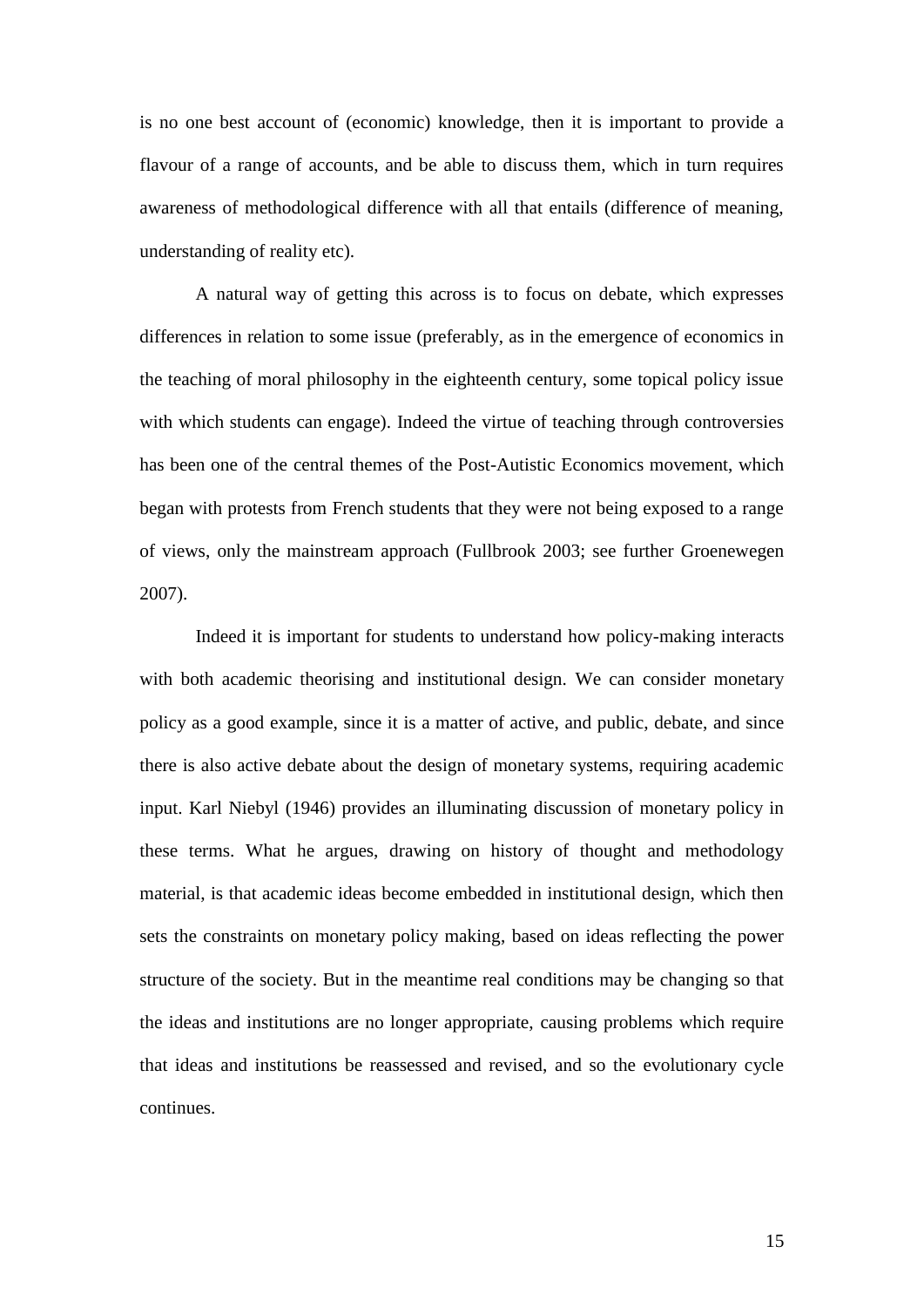Thus for example, Chick (1993) argues that attempts to control the quantity of money arguably could be said to have been reasonable in the early days of banking development (when this approach to monetary policy first emerged), but were not appropriate to modern banking. Yet the design of such institutions as the European Central Bank, and the Monetary Policy Committee of the Bank of England, reflects these eighteenth-century views about monetary control and the independence of money and prices from real variables. Monetary policy for many central banks is now focused on inflation targets, which only make sense if indeed central banks have the capacity to control inflation. We are now seeing the problems emerging from the inappropriateness of the framework and the ideas for a period of financial instability and emerging stagflation; yet monetary policy, constrained by this framework, is having real effects, on output and employment. Chick (2008) provides an up-to-date application of her historical approach to theorising about banking and monetary policy in the current environment.

Policy makers are more conscious than academic economists of the difficulties they face in putting theory into practice. It is particularly interesting that monetary policy makers themselves are broaching the question of pluralism. There has been considerable discussion of model uncertainty. This is understood as uncertainty as to which is the correct model (the closed-system methodological approach) or the kind of uncertainty Hume and Smith were addressing (an open-system reality requires an open system of knowledge to address the resulting uncertainty). The Bank of England (1999) has even made an explicit argument for pluralism as a way of addressing their uncertainty, by which they mean drawing on a range of partial models. They also draw on different types of evidence. All this requires some methodological awareness if we are to analyse their thinking, as well as historical awareness if we are to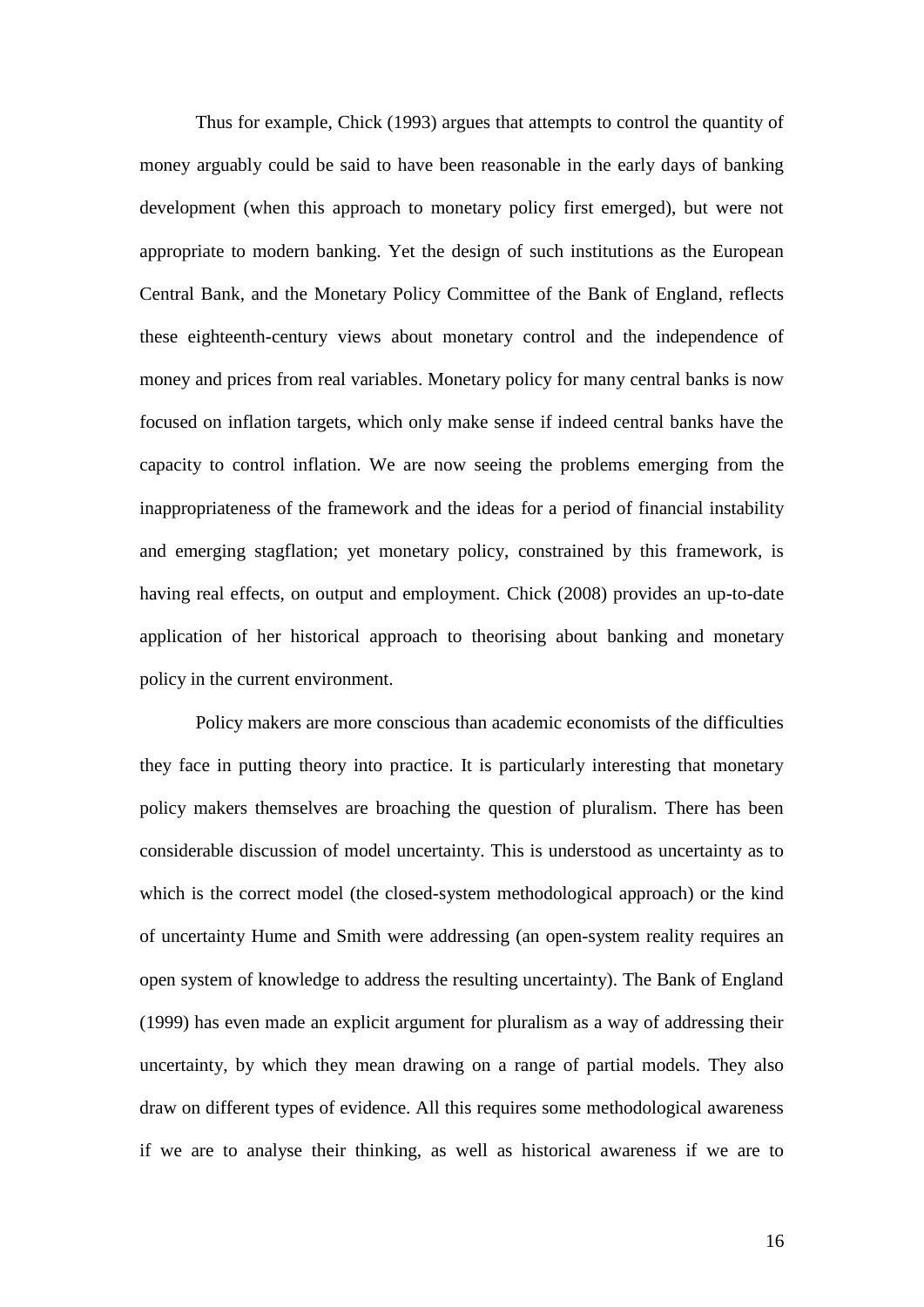understand how they found themselves in their current institutional environment. Historical awareness (of the growing power of mainstream economic thinking) also helps us understand why, in spite of this actual and professed espousal of pluralism in terms of theory and method, there is no corresponding pluralism evident at the methodological level (see further Downward and Mearman, forthcoming).

### **Conclusion**

Issues raised by teaching monetary policy is just one example of how history of thought and methodology are an integral part of any pluralist approach to teaching. The science studies approach in economics would see the aim of teaching as being to set out a stall of theories and approaches among which students may choose. And indeed all practicing economists must choose one approach or another, and be able to defend that choice. But economics teaching also means equipping students to make that choice. Economics teachers inevitably each have their own preferences as to approach to economics. So the best way of dealing with this is to be explicit about this with students, so that they can understand the context and intentions of their teachers. But to do this they need to understand the methodological and historical concepts and issues involved, which means that there needs to be explicit discussion of the historical origins and methodological approaches of the different theories being taught. This should all part and parcel of pluralist teaching.

#### **References**

Allen, B (2000) 'The Future of Microeconomic Theory', *Journal of Economic Perspectives* 14: 143-50.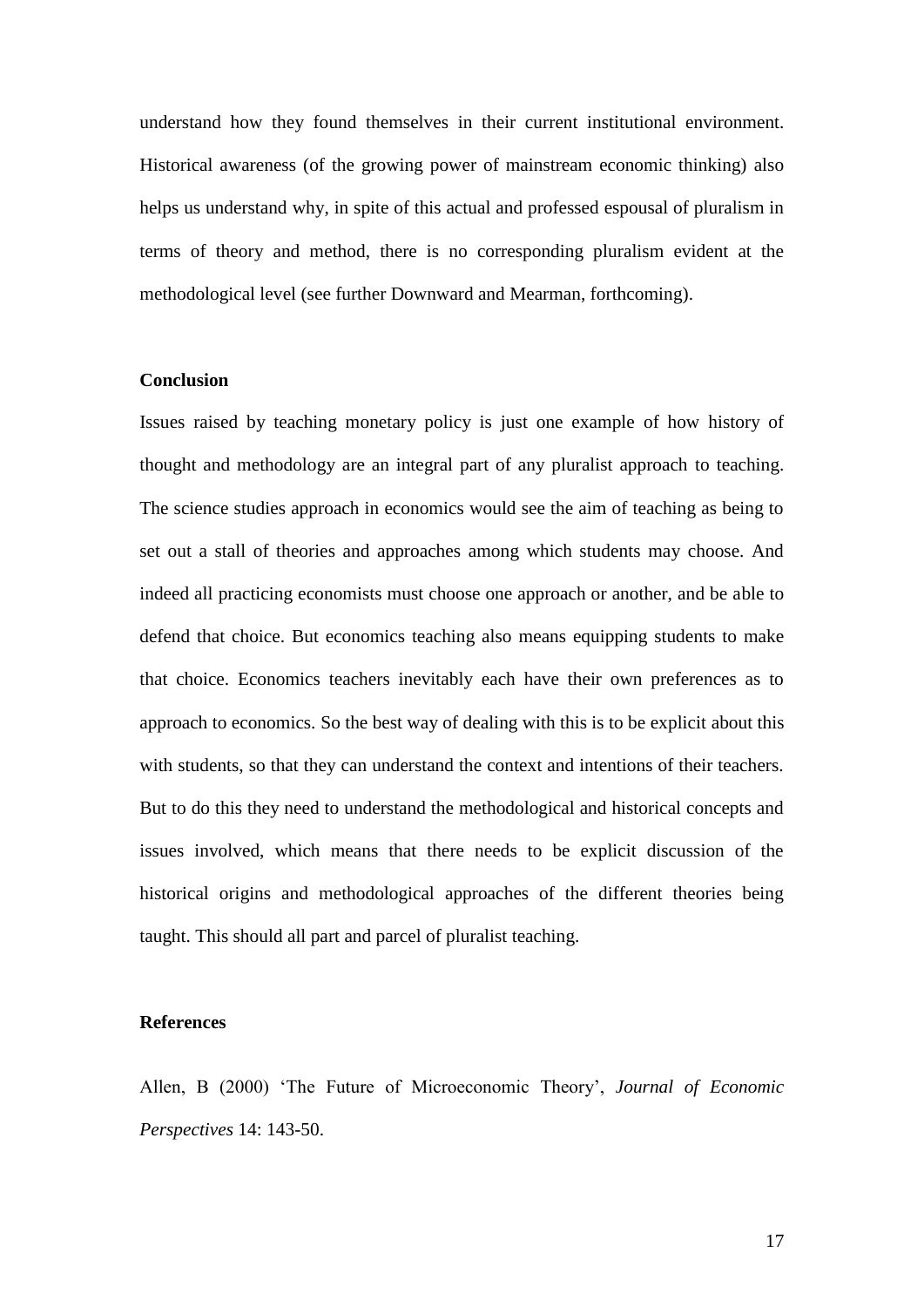Bank of England (1999) *Economic Models at the Bank of England,* Bank of England, London.

Caldwell, B J (1982) *Beyond Positivism: Economic Methodology in the Twentieth Century*. London: Allen & Unwin.

Chick, V (1993) 'The Evolution of the Banking System and the theory of Monetary Policy', in S F Frowen (ed.), *Monetary Theory and Monetary Policy: New Tracks for the 1990s*. London: Macmillan.

Chick, V (2008) 'Could the Crisis at Northern Rock have been Predicted?: An Evolutionary Approach', *Contributions to Political Economy*, forthcoming.

Chick, V and Dow, S C (2005) 'The Meaning of Open Systems', *Journal of Economic Methodology*, 12(3): 363-81.

Coates, J (1996) *The Claims of Common Sense: Moore, Wittgenstein, Keynes and the Social Sciences, Cambridge*, Cambridge University Press.

Davis, J B (1999) 'Common sense: a middle way between formalism and poststructuralism?', *Cambridge Journal of Economics*, 23(4): 503-15.

Davis, J B (2008) 'Heterodox Economics, the Fragmentation of the Mainstream, and

Embedded Individual Analysis', in J T Harvey and R F Garnett (eds), *Future Directions for Heterodox Economics.* Ann Arbor: University of Michigan Press.

Davis, J B and Klaes, M (2003) 'Reflexivity: Curse or Cure?', *Journal of Economic Methodology* 10: 329-52.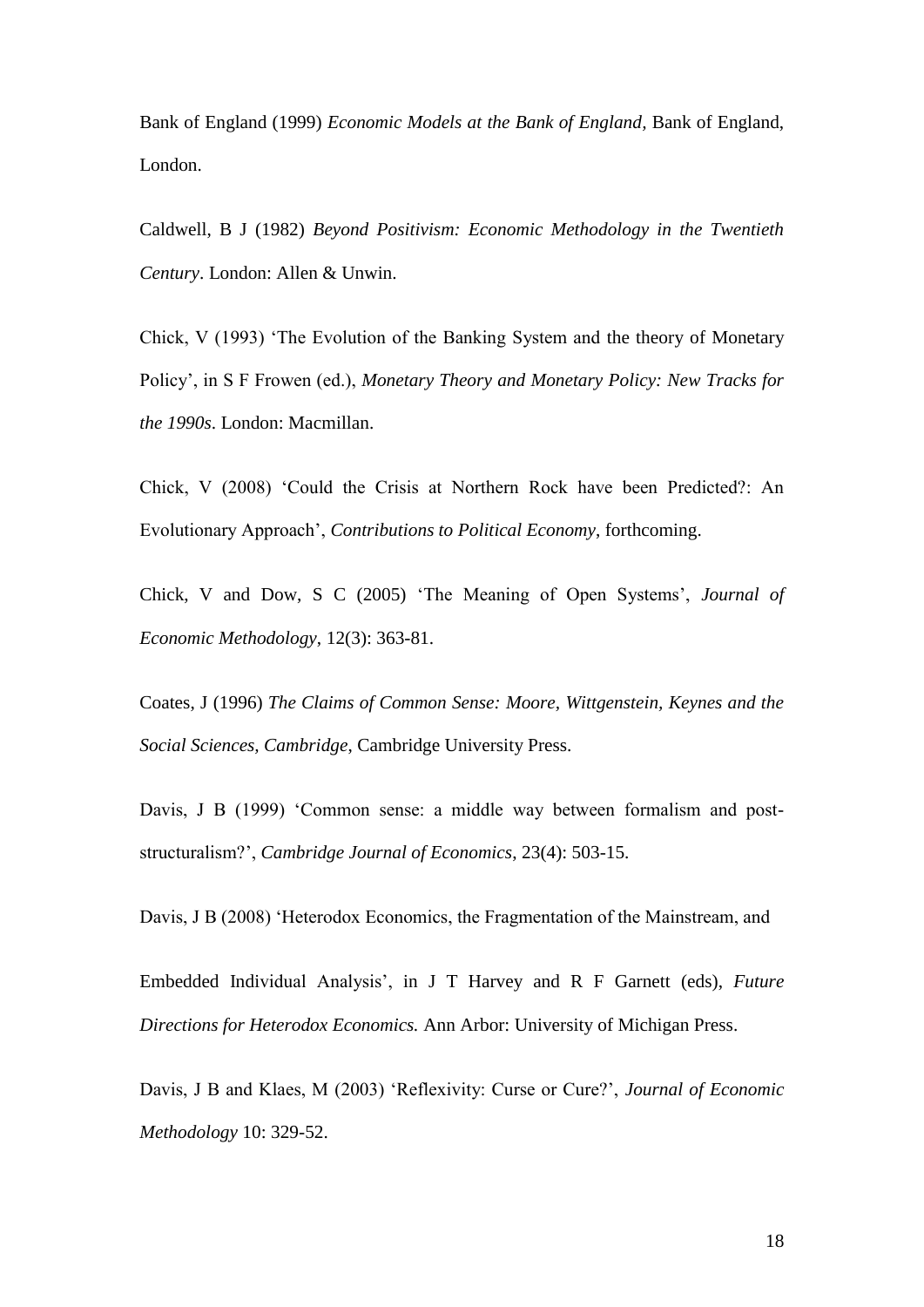Dow, S C (2004a) 'Structured Pluralism', *Journal of Economic Methodology*, 11(3): 275-90.

Dow, S C (2004b) 'Uncertainty and Monetary Policy', *Oxford Economic Papers*, 56: 539-561.

Dow, S C (2007) 'Variety of Methodological Approach in Economics', *Journal of Economic Surveys* 21(3): 447-19.

Downward, P and Mearman, A (forthcoming) 'Decision-Making at the Bank of England: A Critical Appraisal', *Oxford Economic Papers*.

Fullbrook, E (ed.), (2003) *The Crisis in Economics: The Post-Autistic Economics Movement: The first 600 days*, London: Routledge.

Groenewegen, J (ed.) (2007) *Teaching Pluralism in Economics.* Cheltenham: Edward Elgar.

Hong, H and Stein, J C (2007) 'Disagreement and the Stock Market', *Journal of Economic Perspectives* 21(2): 109-28.

Kahneman, D (2003) 'Maps of Bounded Rationality: Psychology for Behavioral Economics', *American Economic Review* 93(5): 1449-75.

Keynes, J M ([1921]1973) *A Treatise on Probability. Collected Writings* volume VIII. London: Macmillan for the Royal Economic Society.

Klaes, M (2003) 'Historiography' in W S Samuels et al. (eds), *A Companion to the History of Economic Thought*. Oxford: Blackwell.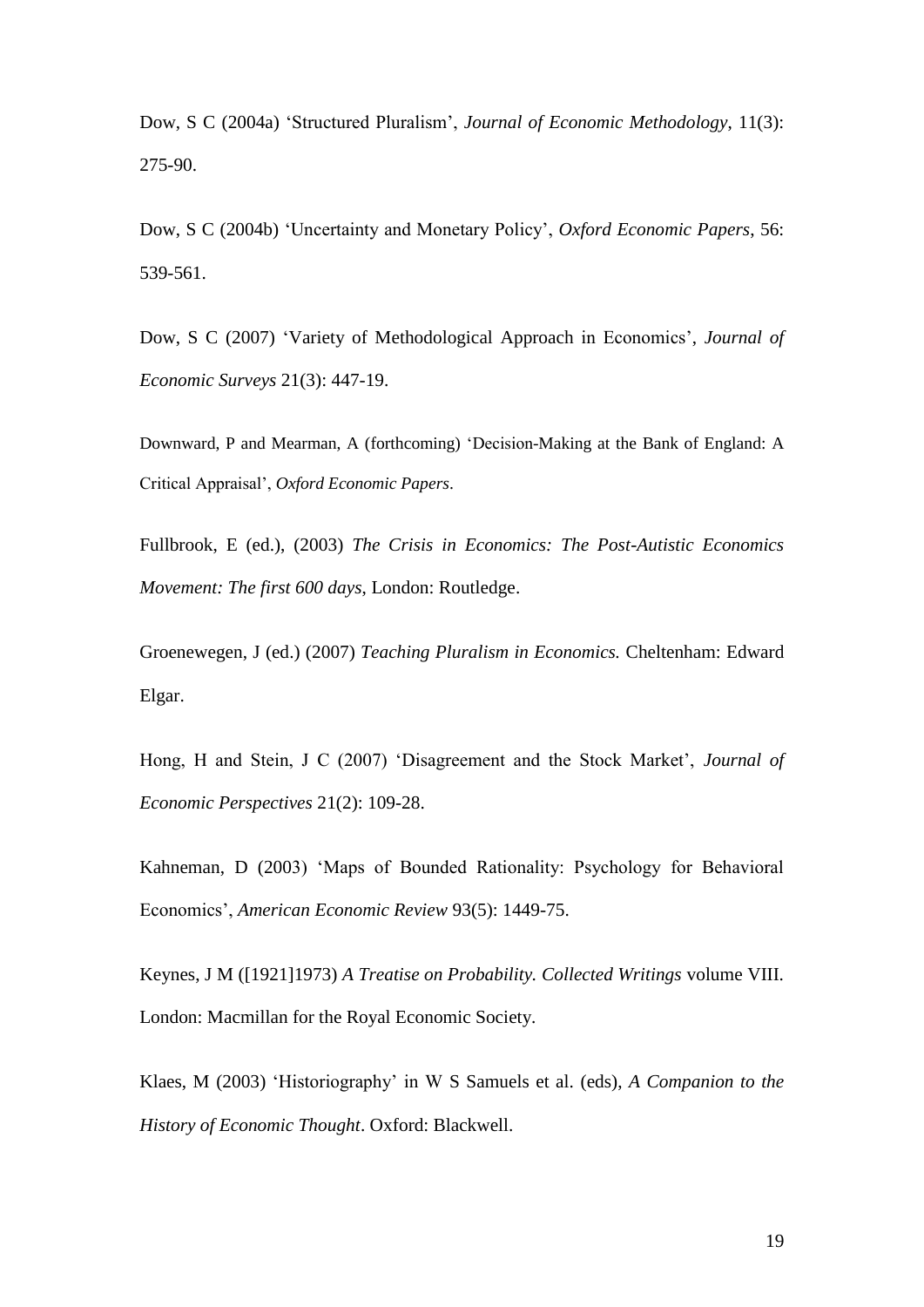Klamer. A (1995) 'The conception of Modernism in economics: Samuelson, Keynes and Harrod', in S C Dow and J Hillard (eds), *Keynes, Knowledge and Uncertainty*. Cheltenham: Edward Elgar.

Kuhn, T S (1970a) *The Structure of Scientific Revolutions*, second edition, Chicago: University of Chicago Press.

Kuhn, T S (1970b) 'Reflections on My Critics', in I Lakatos and A Musgrave (eds), *Criticism and the Growth of Knowledge*, Cambridge: Cambridge University Press.

Lawson, T (1997) *Economics and Reality*. London: Routledge.

McCloskey, D N (1983) 'The rhetoric of Economics', *Journal of Economic Literature* 21: 434-61.

McCloskey, D N (1994) *Knowledge and Persuasion in Economics*. Cambridge:Cambridge University Press.

Mearman, A (2008) 'Pluralism and Heterodoxy: Introduction to the Special Issue', *Journal of Philosophical Economics* 1(2): 5-25.

Morgan, M S and M. Rutherford, M (eds) (1998) *From Interwar Pluralism to Postwar Neoclassicism*. *History of Political Economy,* 30: Annual Supplement

Niebyl, K (1946) *Studies in the Classical Theories of Money*. New York: Columbia University Press.

Rossini, R, Sandri, G and Scazzieri, R (eds) (1999) *Incommensurability and Translation*. Aldershot: Elgar.